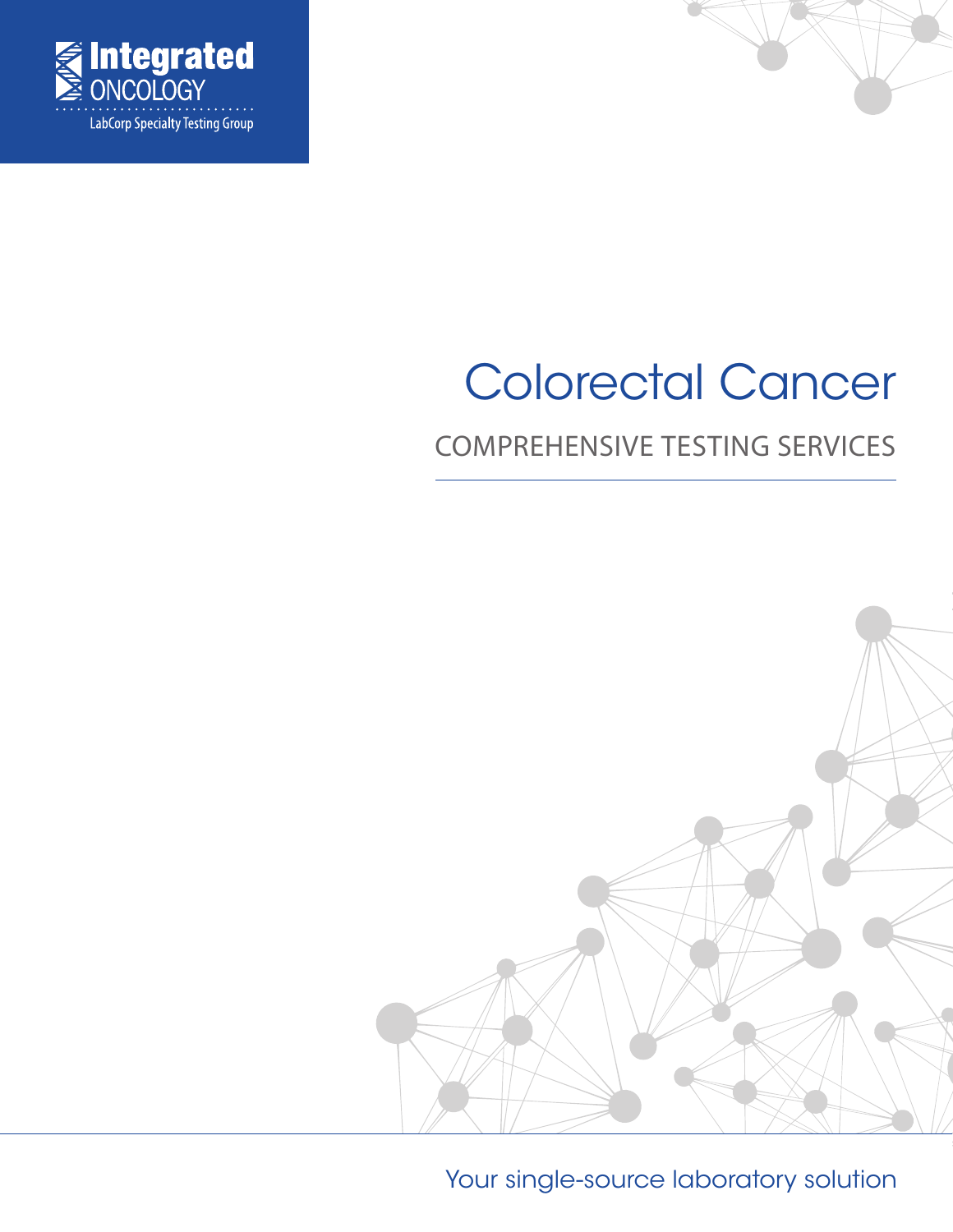INTEGRATED ONCOLOGY offers a comprehensive test menu to assist in the diagnosis and management of patients with colorectal cancer throughout their continuum of care.

# GENETIC RISK EVALUATION

#### VistaSeq® Hereditary Cancer Panels

Provides an assessment of genetic mutations known to be associated with hereditary cancer syndromes. For a list of VistaSeq Hereditary Cancer Panels, please visit www.integratedoncology.com/vistaseqpanels.

#### Lynch Syndrome Germline Testing

Full gene sequencing and deletion/duplication analysis to confirm a clinical diagnosis of Lynch syndrome1 . Lynch syndrome accounts for about 3% of all colorectal cancer (CRC) cases.<sup>2,3</sup>

#### **SCREENING**

#### *Septin-9* Gene Methylation Detection

Qualitative in vitro diagnostic method for the detection of methylated *Septin 9* DNA in plasma. The methylated form of *Septin 9* DNA has been associated with the occurrence of colorectal cancer.4

## DIAGNOSTIC

#### Complex Tumor Analysis by IHC

Our extensive antibody library and team of pathologists experienced in varying sub-specialties enable us to provide a differential diagnostic analysis in even the most difficult cases.

#### Comprehensive Lynch Syndrome Tumor Testing

Tumor testing can reveal whether the colorectal cancer is caused by the genes related to Lynch syndrome. Tumor tests include immunohistochemistry and/or molecular analysis. Positive/absent results indicated a malfunction in the genes connected to Lynch syndrome.

#### PROGNOSTIC

#### *BRAF* Mutations

Colorectal cancer *BRAF*-mutated tumors have shown a worse outcome in terms of progression-free survival and overall survival.<sup>5</sup>

#### *PIK3CA* Mutations

Mutations in exon 9 and 20 of the *PIK3CA* gene are negatively associated with progression-free survival in colorectal cancer patients.<sup>5</sup>

#### Thymidylate Synthase (TS) by IHC

High expression of this marker may indicate a poor prognosis and overall survival in colorectal cancer patients.<sup>6</sup>

#### *P53* by IHC

Alterations of the *p53* tumor suppressor gene have been shown to serve as an independent prognostic marker. High expression of this marker may indicate  $a$  poor prognosis $^{7,8}$ 

## **MONITORING**

#### Cancer Antigen 19-9

For the quantitative determination of CA19-9 tumorassociated antigen in serum or plasma of patients with colorectal cancer to monitor disease process<sup>9</sup>

#### Carcinoembryonic Antigen (CEA)

For the in-vitro quantitative determination of carcinoembryonic antigen in human serum and plasma. The CEA assay is indicated for serial measurement of CEA to aid in the management of cancer patients.10

#### Lipid-associated Sialic Acid (LASA)

Studies have suggested that LASA levels may be useful in monitoring the course of therapy and detecting disease recurrence in certain cancer patients.<sup>11</sup>



# The Integrated Oncology Advantage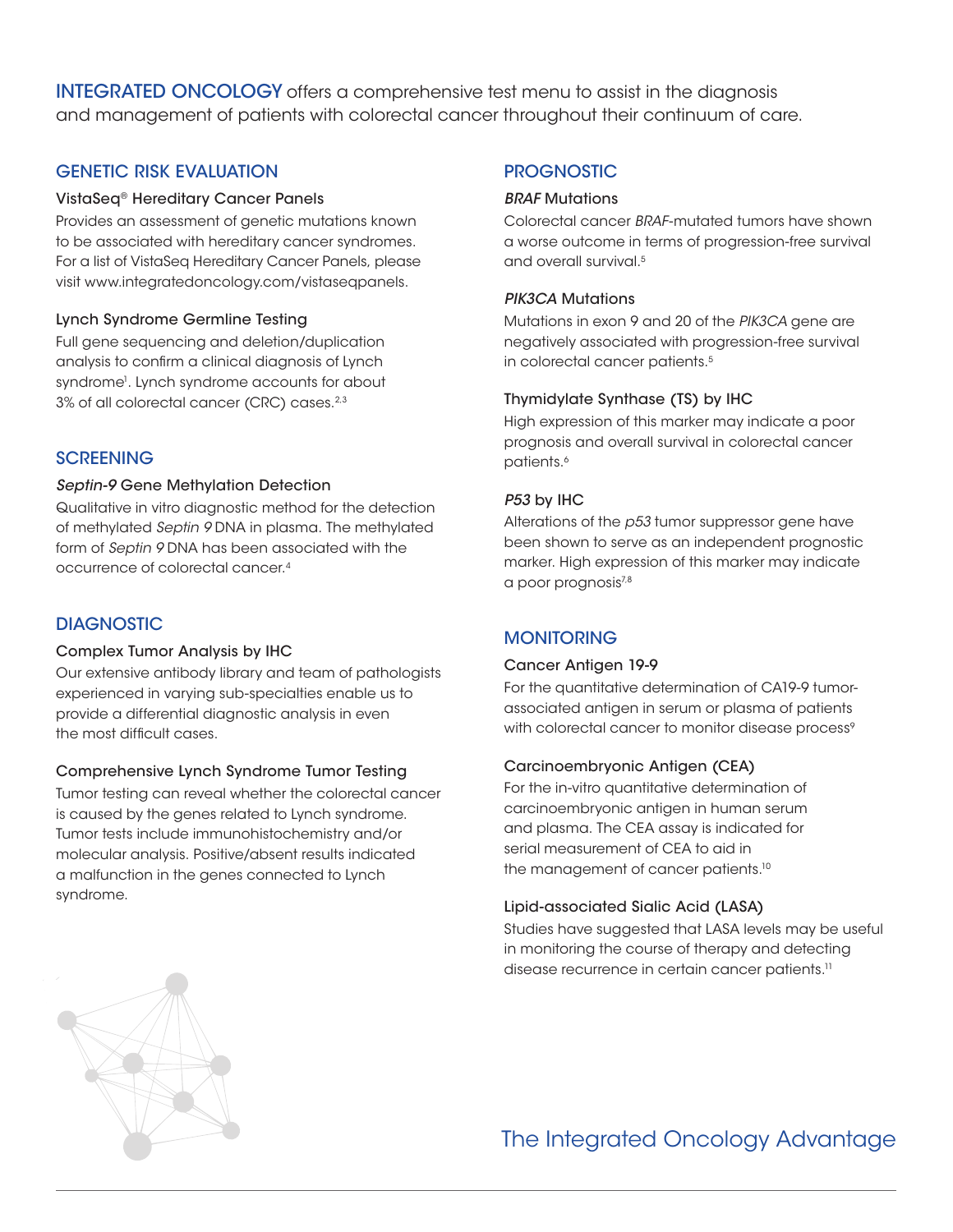# **PREDICTIVE**

Predictive tests for clinical management and treatment decision-making

| <b>Test</b>                                                     | <b>Detects</b>                                             | <b>Disease</b>                             | Therapy                                              | <b>Result/Interpretation</b>                                                                                                             |
|-----------------------------------------------------------------|------------------------------------------------------------|--------------------------------------------|------------------------------------------------------|------------------------------------------------------------------------------------------------------------------------------------------|
| <b>KRAS</b> mutation<br>analysis                                | Mutations in<br>the KRAS gene<br>(exons 2, 3, and 4)       | <b>Metastatic CRC</b>                      | Cetuximab<br>Panitumumab                             | Result: Positive (presence of mutations)<br>Associated with resistance to therapy <sup>12,13</sup>                                       |
| <b>NRAS</b> mutation<br>analysis                                | Mutations in<br>the NRAS gene<br>(exons 2, 3, and 4)       | <b>Metastatic CRC</b>                      | Cetuximab<br>Panitumumab                             | Result: Positive (presence of mutations)<br>Associated with resistance to therapy <sup>14,15</sup>                                       |
| <b>BRAF</b> mutation<br>analysis                                | Mutations in<br>the BRAF gene                              | Metastatic CRC                             | Cetuximab<br>Panitumumab                             | Result: Positive (presence of a mutation)<br>Associated with resistance to therapy <sup>16</sup>                                         |
| MSI by PCR<br>or<br>mismatch repair<br>(MMR) proteins<br>by IHC | Microsatellite<br>instability                              | <b>Metastatic CRC</b>                      | Pembrolizumab                                        | Result: Positive (presence of microsatellite<br>instability)<br>Associate with sensitivity to therapy <sup>17</sup>                      |
|                                                                 |                                                            | Stage II CRC                               | 5-FU-based<br>chemotherapy                           | Result: Positive (presence of microsatellite<br>instability)<br>Associated with resistance to therapy <sup>18</sup>                      |
| <b>EGFR by FISH</b>                                             | Amplification of<br>the EGFR gene                          | <b>Metastatic CRC</b>                      | Cetuximab                                            | Result: Positive (high copy number)<br>Associated with sensitivity to therapy <sup>19</sup>                                              |
| PIK3CA mutation<br>analysis                                     | Mutations in<br>the PIK3CA gene<br>(exons 9 & 20)          | <b>Metastatic CRC</b>                      | Cetuximab with<br>chemotherapy in<br>salvage therapy | Result: Positive (presence of mutations)<br>Associated with resistance to therapy <sup>20</sup>                                          |
| Thymidylate<br>synthase (TS)<br>by IHC                          | TS protein<br>expression                                   | <b>Metastatic CRC</b>                      | 5-FU and<br>5-FU-related<br>cytotoxic agents         | Result: Positive (high intensity expression)<br>Associated with resistance to therapy <sup>21,22</sup>                                   |
| DPD 5-FU toxicity<br>analysis                                   | Mutation in<br>the DPD gene<br>$(IVS14+IG>A)$<br>mutation) | CRC adjuvant<br>and/or metastatic<br>tumor | 5-FU-based<br>chemotherapy                           | Result: Positive (presence of a mutation)<br>Associated with increased risk for severe<br>5-FU-related toxicity <sup>23</sup>            |
| <b>UGTIA1</b><br>(Invader®<br>Technology)                       | Polymorphism<br>UGT1A1*28                                  | CRC adjuvant<br>and/or metastatic<br>tumor | Irinotecan                                           | Result: Positive (presence of polymorphism)<br>Associated with increased risk for severe<br>irinotecan-related toxicity <sup>24,25</sup> |

Learn more about Integrated Oncology's comprehensive menu of testing services. FIND

Contact your local Integrated Oncology territory manager, call client services **OUT** 

at 800.447.5816, or visit www.integratedoncology.com.

**MORE**